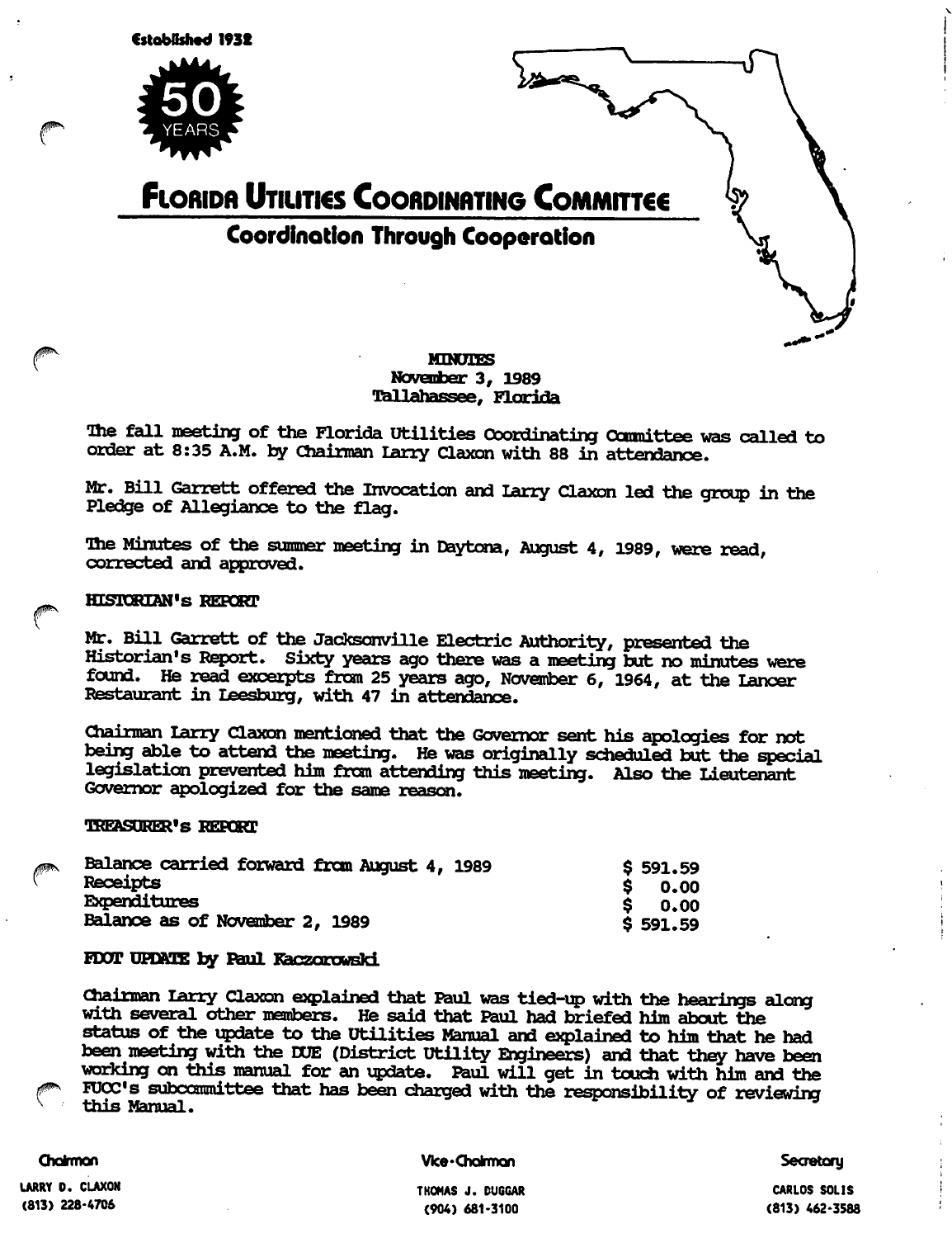## SFEAKERS

Our first speaker was Ken Morefield, DOT State Design Engineer. He had a very interesting presentation about the future trends of design and plan preparation by DOT and the interaction with utilities via CADD (Computer Aided Design and Drafting).

Our second speaker was Mr. Richard Powers, FHWA. He presented an overview of the FMHA new design requirements for roads and clear zones. He also had a video presentation of new technology related to the breakaway pole technology.

## F.D.O.T. DISIRICT REPORTS

- District I Walt Childs District Meeting held in Sarasota, September 14 with 66 in attendance. Next meeting will be in Bartow, sometime in March.
- District II Buddy Dees District meeting held in Lake City, October 18 with 82 in attendance. Next meeting sometime in April, 1990.
- District III Tcm Duggar District meeting will probably be held sometime in December, not finalized yet.
- District IV Jim Wright District meeting sometime in December. Ihe Steering Ccmmitte is being restructured due to vacancies.
- District V Richard Taylor District meeting held in July. Next meeting will be held January 30, 1990.
	- District VI Jim McGetrick District meeting rescheduled for sometime in December.
	- District VII Tom Kennedy District meeting held in St. Petersburg, September 27 with 49 in attendance.

## UTILITY NOTIFICATION CENTER REPORT

Bill Stockton reported that the menbership for the center will increase for the New Year. The center is handling an increased amount of calls and 70% of the calls received are to notify of work commencing within 48 hrs.

## STEERING COMMITTEE REPORT

Tom EXiggar - Ihere was a very good discussion from sub-committees and interest groups. The Steering Committee heard a report from Chairman Claxon about the proposed FHKA road design course. The Gonmittee difsaissed the need from the FUCC to have more involvement with city and county governments. The new Concurrency Laws passed by the Legislature are giving these local governments more flexibility and the needed resources to generate their own contruction programs. This is going to create an increased workload to the utilities.

The Steering Oommittee has a vacancy on the Contractor's interest grocp and to fill this vacancy has appointed Claude E. Locke with S.T.S.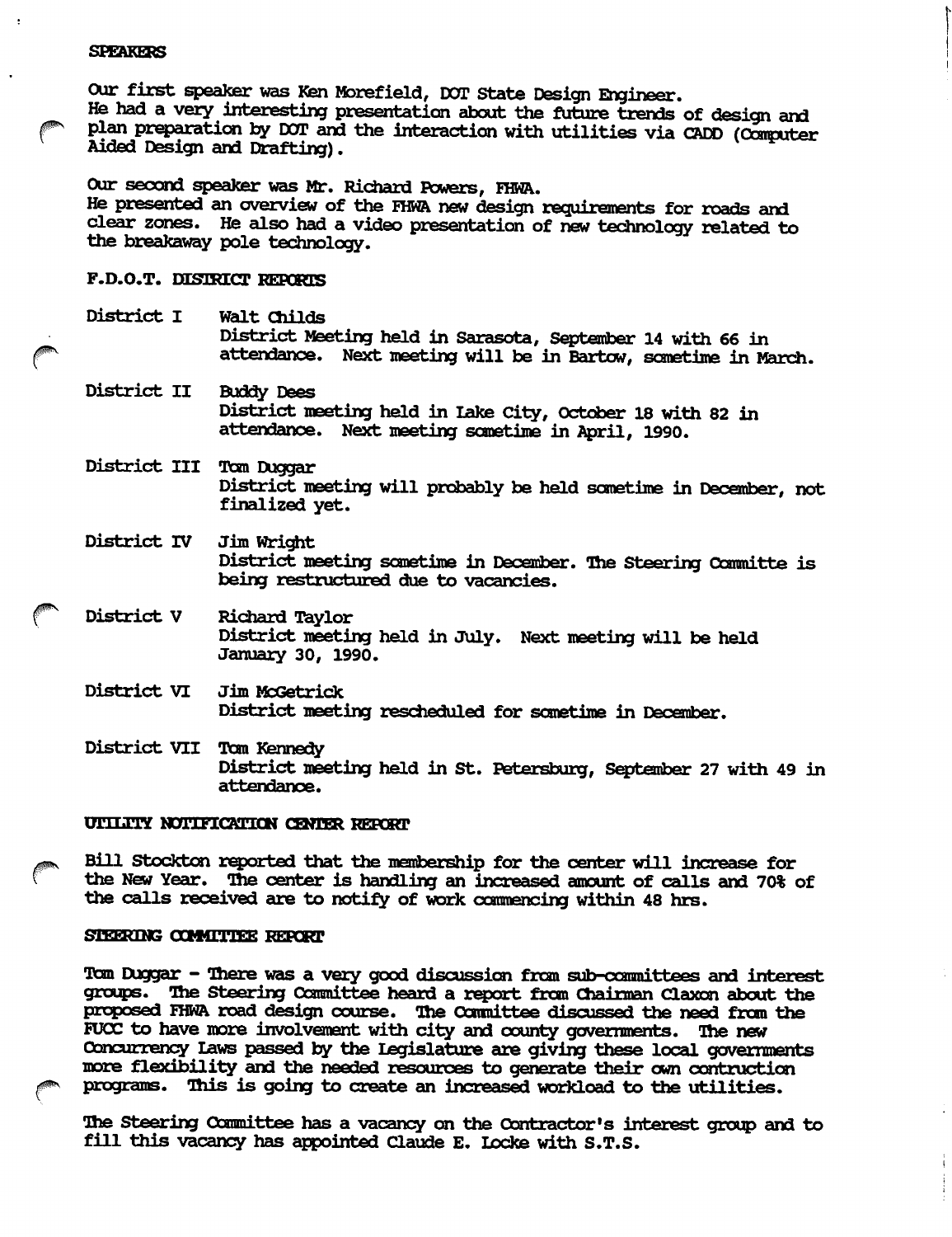It was announced that the next meeting will be held on February 1 and 2 in Tanpa at the Bay Harbor Inn. A registration fee of \$5.00 will be required at the meeting.

The May meeting will be held in St. Augustine at the Ponce de Leon Resort. The August meeting has not been finalized yet.

#### SUBOCHMITTEE REPORTS

## Utility Aoccnmodaticn Guide

Chairaan Larry Claxon sadd that Dennis LaBelle was tied \ip with the hearings. He asked Tom Kennedy to brief the group about the hearings. Tom explained that the main discussion had been focused on:

- a. Items #12 and #15 of the permit form.
- b. Questioning the validity of the permit as a permit or as a contract.
- c. The rule making procedure followed by DOT at this time.

The remainder of the 26 items in discussion will be taken care of on an individual basis between the filing utilities and FDOT, without having to take time from the hearing.

There could be a new Accommodation Guide by the summer if everything goes well, but the possibilities of this happening are remote.

# Fiber Optics Subocnmittee

Chairman Larry Claxon stated that the Chairman of the Subcommittee, John Farkus, was not available because of his participation on these hearings.

## Foreign Attachments Subocnmittee

Mark Sweet - He announced the names of members of Subcommittee that were representing the different areas of interest. The major task of the Subcommittee at this time has been the administration of the pole tagging and foreign attaching tagging recommendations. They are preparing a mailing campaign for the owners of poles to identify all the foreign attachers state wide. After receiving the information, they will proceed with the allocation of shapes and colors of identification for each one of the foreign attachers. It was also explained that the tagging will be voluntary and managed by the pole owners.

### One Gall Center Bill Subcomnittee

Jeff Rodger - Recognized all of his Ccomittee members and thanked them for a job well done. He handed out the two different copies of the Bill, the Underground Utility Contractors' version and the FUOC version. He explained that both of them were very similar, the latest contractors' version is the one that may be filed and is basically the same as the one endorsed by this FUCC Subcommittee. The version presented is the result of oonpromises made by all the people involved in the reviewing process. He informed the group that the Uhderground Utility Contractors didn't have the intent of filing this Bill for this special session, they told him that they would rather wait for the normal session if that will make it better for everybody. He suggested every menber to network with their management and to let the Subcommittee know if there were objections to it. The FUCC membership will be required to vote for endorsement at the winter meeting in Tanpa.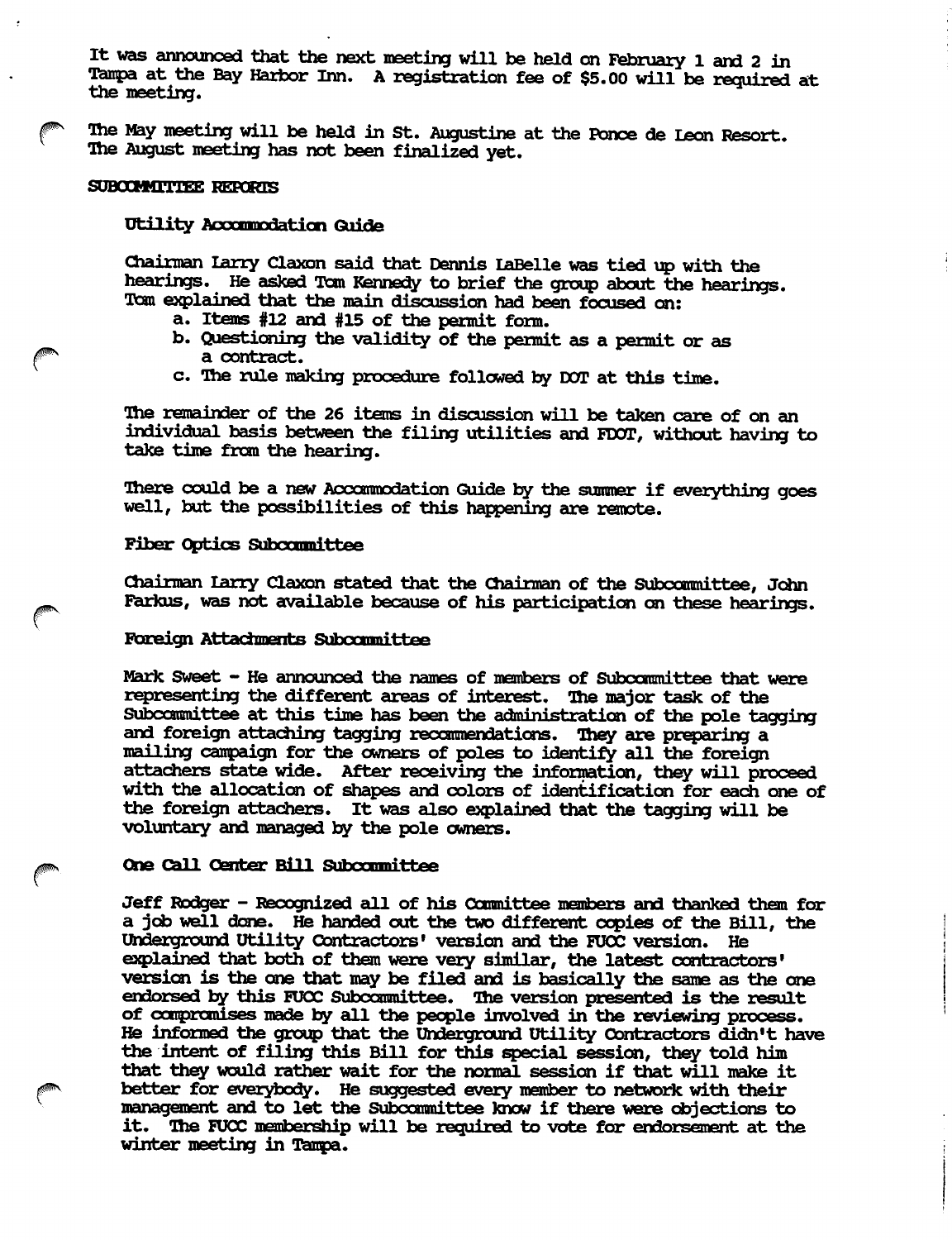Chairman Larry Claxon appointed a new Subcommittee called City-County Participation Sub-committee. The members will be:

Chairman: Tom Kennecfy - Florida Power Member: Jerry Butts - Pinellas County Water System<br>Member: Howard Goode - Jacksonville Streets and Hig Member: Howard Goode - Jacksonville Streets and Highways<br>Member: Bob Perkins - City of Clearwater Member: Bob Perkins - City of Clearwater<br>Member: Carlos Solis - Pinellas County Wa Carlos Solis - Pinellas County Water System

## INCEKEST GROOPS REPCRT

#### Power Group

Glenn Cock - 26 in attendance.

Named additional officers Jeff Riggs, Florida Power and Light, as Vioe-chairman and Tom Sanders, Orlando Utilities, as Secretary.

They had reports from:

- 1. Joint Use Sub-Committee
- 2. Utility Accommodation Guide
- 3. One Call Bill

#### Uhderground

Carlos Solis reporting for Rafael Perdomo - 18 in attendance.

Mark Sweet reported on the recommendations for tagging by the Foreign Attachments Subcommitte.

### Old business

- a. Utility Acoommodation Guide
- b. One Call Bill Report by Jeff Rodger
- c. Utility Manual
- d. New color endorsement by APWA for effluent treated water lines
- e. Construction engineering and inspection charges by DOT on joint projects
- f. Disposition of abandoned utilities

### New Business

- a. Concerns about new DER and EPA regulations related to soils contamination by gasoline or any other organics. Concerns about the eocnomical and legal impact these regulations will have vhen ccnstructicn, operation and maintenanoe of underground facilities takes place.
- b. Concerns about the increased amount of work that is being done by cities and counties around the state due to the new concurrency plan enacted by the Legislature. Proposal to the FUCC for the creation of a subcommittee that will promote a higher degree of liaison with those governmental agencies.
- c. DOT'S existing facilities removal policy for certain types of materials vhen reoonstructicn projects take place.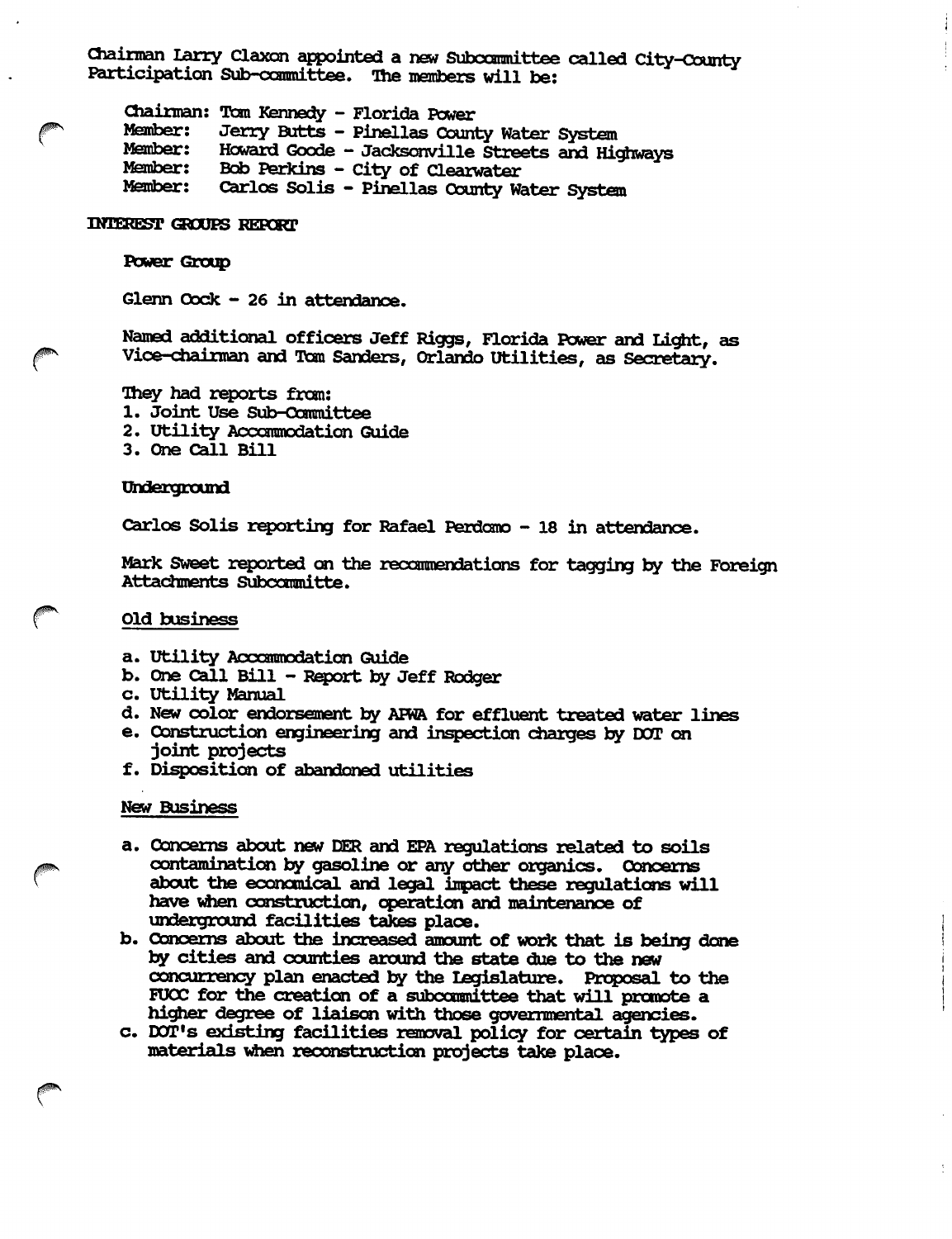# Telephone/Cablevision

Dick MoOonville - 22 in attendance.

- 1. They received an update on third party attachments identification guidelines
- 2. Reviewed current change in Utility Aoccnmodation Guide
- 3. Reviewed current status on One Call Notification Bill
- 4. Received a report on the National Highway/Utility Conference held in Cleveland, Ohio in October with 375 registered from 43 states, Canada and Hong Kong
- 5. Discussed about CSX railroad right of way being sold to DOT who is leasing it to counties. Ihe permitting procedure is in question.

Dennis Black - Paragon Cable will be the Chairman of this group for the remaining of this term.

Chairman Larry Claxon urged the group to work on the two proposed forms for the One Call Bill and be prepared to vote on it for the next meeting in Tampa. He explained that the voting will be done according to the By-Laws of the FUCC.

Dennis Black was appointed to fill the vacancy left by Rick Nowling who was representing CATV in the Steering Committee.

Ihe meeting was adjourned by Chairman larry Claxon at 11:50 A.M.

Respectfully Submit ィノノフ

Carlos Solis Secretary, FUCC

fuccag02.121189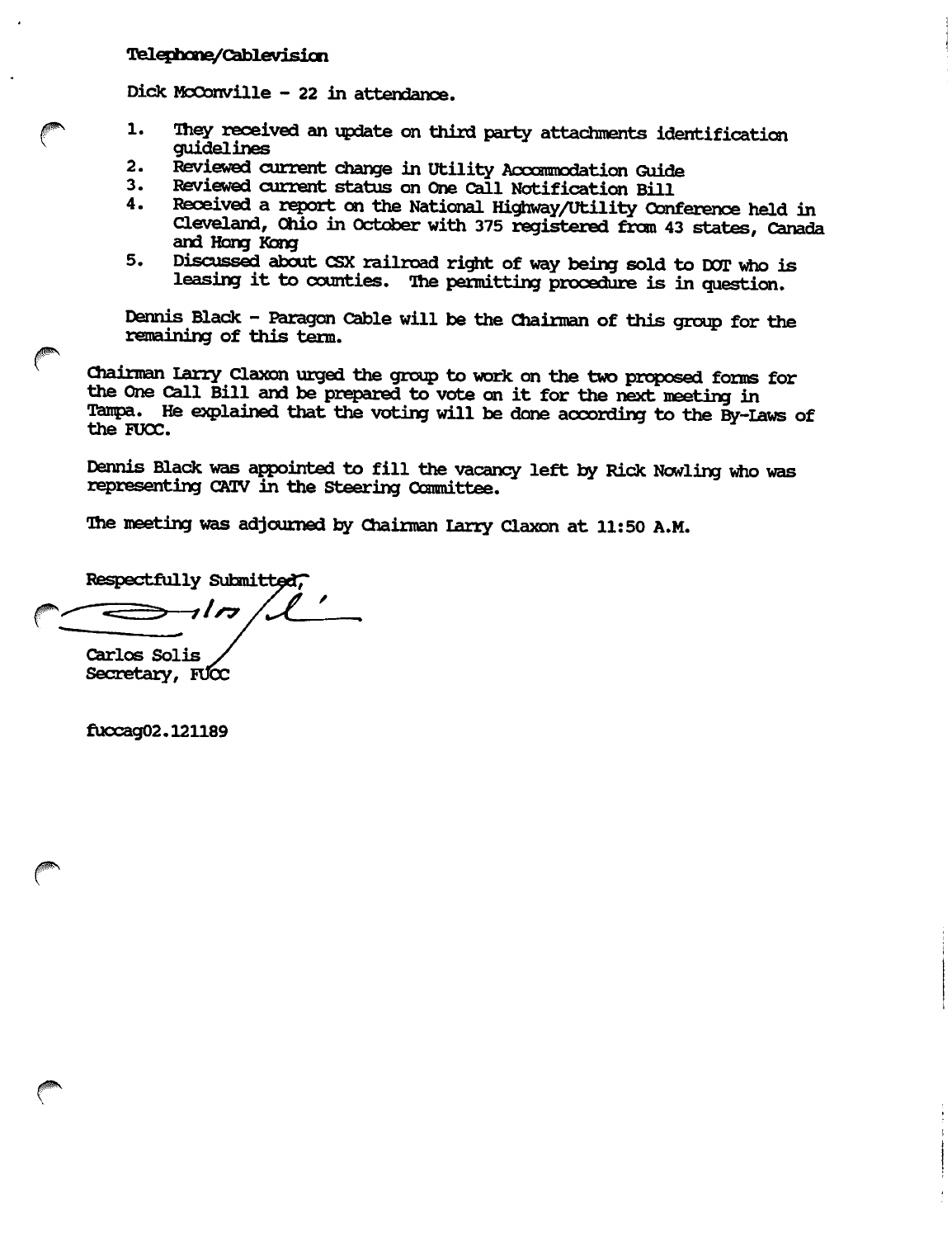| <b>ESC 2017</b>   | <b>FLORIDA</b>                                                              | UTILITIES COORDINATING                                |                                        | <b>COMMITEE</b>                                          |
|-------------------|-----------------------------------------------------------------------------|-------------------------------------------------------|----------------------------------------|----------------------------------------------------------|
|                   |                                                                             | COORDINATION THROUGH COOPERATION                      |                                        |                                                          |
| ことこ               |                                                                             |                                                       | DATE:                                  | NOV. 2><br>1989                                          |
|                   | ATTENDANCE LIST FOR QUARTERLY MEETING -<br>てふししん 什ちメダ伝石<br><b>LOCATION:</b> |                                                       |                                        |                                                          |
| ខ្ទិទ្ឋ           |                                                                             | <b>ORGANIZATION</b>                                   | <b>BUSINESS</b>                        | <b>BUSINESS</b>                                          |
| <u><br/>ខ្ញុំ</u> | <b>NAME</b>                                                                 | <b>REPRESENTED</b>                                    | <b>PHONE</b><br>407                    | <b>ADDRESS</b><br>Po BOY 5600                            |
|                   | GENE MCMATH                                                                 | DWITED TEL OF FL                                      | 1889.6779<br>813                       | ALTAMONTE SPACE FL.                                      |
|                   | FON WORLEY                                                                  | FLA PWR GRP                                           | <u>866 - 5767</u>                      | 4305<br><b>Rd</b> G-2<br>nelawp.                         |
|                   | Jetsy Decker                                                                | Telesat CaBLEDisiON                                   | 267-<br>422-3961                       | I-IA<br>82.QX 1.<br>Or<br>Fr. Marrison                   |
|                   |                                                                             | Mike N. Zembilles Prueller County                     | 213<br>462.37/3                        | S/2 IZ<br><u> Cqrward Ft.</u> 346K                       |
|                   | <u>LEVON CARBUL</u>                                                         | <b>GIRENGES PRELIVE</b>                               | <b>2/3</b><br>F <i>ES</i> ·0773<br>407 | ISYY N. COMBAZ RP<br>CAKERALA, FL 3311                   |
|                   |                                                                             | FORT PIERCE<br>WALTER L. PETERSEN UTILITIES AUTHORITY | 464-5600                               | $B$ o. BOX $3/9/$<br>Fr, PIERCE FLA 34948<br>str 2.8     |
|                   | $L_{AVD}$ $C$ . $W_{1}$ LLIAMS                                              | $IC \leq$<br>$C$ $\circ$ $RP.$                        | 70 Y<br>542-1454                       | 1621 LITTLE AVE<br>CHARLOTTE, NC 28226                   |
|                   | <b>SARIOS SOLIS</b>                                                         | RUELLAS COUNTY WATER SYSTEM                           | $B\overline{B}$<br>462.5588            | 310 COVER ST.<br>CLEARWERE, FL. 34616                    |
|                   | H.J.Greene                                                                  |                                                       | 904<br>$695 - 4035$                    | 7322 Normandy Bluch.<br>JECKSOMUille Fle: 32205          |
|                   | MIKE JOYNER                                                                 | $F_{\cdot}$ D.O.T $\cdot$                             | 9 O.F<br>752-3300                      | $0.0.80\times 1009$<br><u>LAKE CITY FC. 32056</u>        |
|                   | ze Nero                                                                     | FDOT                                                  | 904<br>736-5084                        | $7195.$ woodland Blud.<br>32720<br>De <u>land</u> H      |
|                   | $\omega$ or                                                                 | $\mathbf{u}$                                          | 904<br><u>736-50BI</u>                 | $\mathbf{1}$<br>ŧτ                                       |
|                   | Terry H. Simpson                                                            | So. Bell                                              | 904<br>350-2362                        | $\frac{14881}{301} \frac{587}{41}$ st $\frac{54}{32202}$ |
|                   | Kodiev                                                                      | <i><u>Feeples Gas Dystein</u></i>                     | 813<br>273-0674                        | PO BOX 2562<br><u>33601</u><br>Tamp2, FL                 |
|                   | KICK EDWARDS                                                                | $F_{LOR10A}$<br><u>CENTEL -</u>                       | 904<br>$549 - 1258$                    | $70.88x2214$ , TALARASSEE                                |
|                   | Bob Perkins                                                                 | <u> Clurc</u>                                         | 813                                    | 462-6790 Po Box 4749, Clare 346/6                        |
|                   | <u>yer s</u>                                                                | <u> Tic s</u><br><u>Urlando</u>                       | $423 - 9119$                           | <u>7.0.3043193.0+1.71.32801</u>                          |
|                   | SHERLING<br>KOSWEI                                                          | <u>ELEC.COOP</u>                                      | 813<br>$995 - 2121$                    | $P_0$ Box 3455<br>NT. FT. MYERS FL399.                   |
|                   |                                                                             | $\mathcal{I}$ nc<br>Service<br>$\nu$ tılıtı $\nu$     | 9o f<br>3 <i>72-1511</i>               | $1360$ NW 53 Are<br>Grineville<br><u> 32606 </u>         |
|                   | <u>NIDPEFIELI</u>                                                           |                                                       | 90 Y<br>487-1949                       | TAIAHASSC C                                              |
|                   | GLEN COCK                                                                   | TAMPA ELECTRIC CO                                     | 813<br><u>228.4690</u>                 | TECO. PO BOKW<br><u>TAMPA. FL. 33601</u>                 |
|                   | Heerest CreesTeacT                                                          | UTILITY CONSULTAIRS INC 32-4715                       | 904                                    | HOASIO TOTH TCEROCE<br>GAINERVILLE FL. 32607             |
|                   | Kice<br>Kon                                                                 | Continental CABRUISION 731-2960                       |                                        | 5834 Richard St                                          |
|                   | GREG MLANANY                                                                | $\mathbf{r}$                                          | $731 - 7960$                           | FH, FL 32216                                             |
|                   |                                                                             | $\epsilon$ 000 $\epsilon$ r                           | 313<br>866-5734                        | $P.0.$ Boy $14042$<br>33733<br>ST.Pele FI                |
|                   | Gainey                                                                      |                                                       | 305<br>587-0910                        | 1350 NW 40 AVR<br>$424$ deuchs/e $E23313$                |
|                   | ISABEL HELERT                                                               | FPL                                                   | 552-4289                               | 9250 W. FLAGLER<br>MIM                                   |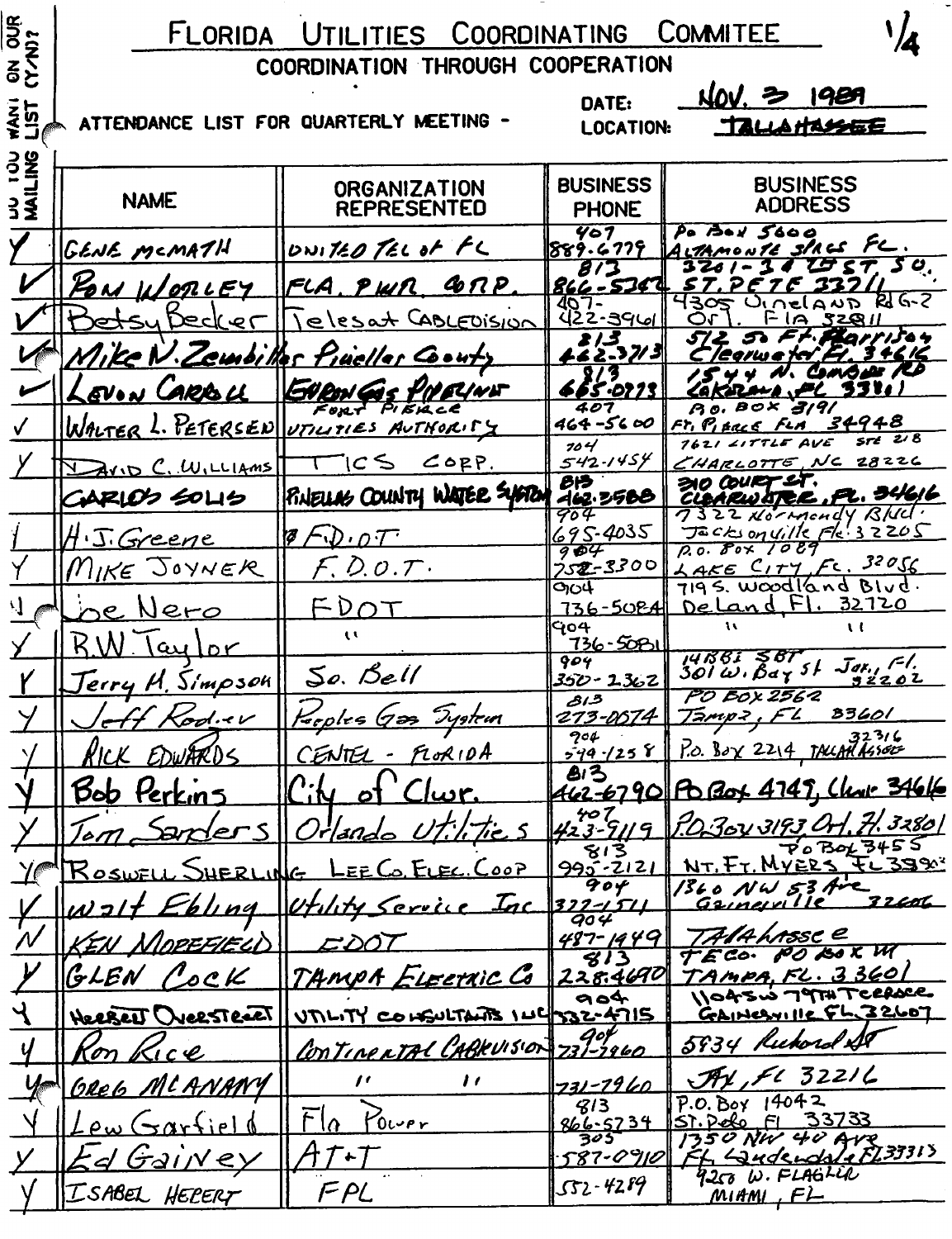|                           | <b>FLORIDA</b>         | <b>COORDINATING</b><br>UTILITIES                           |                                 | <b>COMMITEE</b>                                                                       |
|---------------------------|------------------------|------------------------------------------------------------|---------------------------------|---------------------------------------------------------------------------------------|
| DA<br>こくこ<br>こくこ          |                        | COORDINATION THROUGH COOPERATION                           |                                 | 1989<br><b>NOV</b>                                                                    |
| こうこ                       |                        | ATTENDANCE LIST FOR QUARTERLY MEETING -                    | DATE:<br><b>LOCATION:</b>       | ТИЛНН5ЯЕ                                                                              |
| <b>JANTING</b><br>MVILING | <b>NAME</b>            | <b>ORGANIZATION</b><br><b>REPRESENTED</b>                  | <b>BUSINESS</b><br><b>PHONE</b> | <b>BUSINESS</b><br><b>ADDRESS</b>                                                     |
|                           | DAN WRIGHT             | UTY OF TAMPA/WATON<br><u> DEPT - ENGINGERING</u>           | <u> 7-813 -</u><br>223-8676     | E. JACKSON ST.<br>ZO6<br>, F1.33602<br>TAMPA<br>P.O.BOX 5000, MC 5374                 |
|                           | DAVE HALL              | INITED TELEPHONE OF FLA.<br>P.O.Box 5000, ALT. SPGS, FL    | 467<br>889-6813                 | CTAMONTS SPGS., FL. 32716.<br>ISTH IT (TPA DIV)                                       |
|                           | ROBERT W. HUDACK       | EOPLES GAS <i>SYSTEM, IN</i> C<br>1800 N 13TH ST TPA 33605 | 213<br>128-9743<br>B/ 3         | $1200$ $M$<br>FL 33605<br>TAMPA<br>conter<br><b>ON</b>                                |
|                           | J.E. BATES             | GTEF <sup></sup>                                           | ZLY 6011<br>40                  | <b>BOX</b>                                                                            |
|                           | WAYNE DARDEN           | 7 <i>LITIE .</i><br>WATER                                  | 423-9101<br>904                 | <u>52802</u><br>490, Skation 31·D<br><b>DUK</b><br>YO.                                |
|                           | Deth Young             | Gainesville Regional Unifies<br>- стол<br>Electric System  | 574-2137                        | FL 31602<br>lle.<br>فعسنمحا<br>925 50 SEMCRAN BLVD                                    |
|                           | Keulle<br>عدونا        | <b>115-4</b><br>US SARIM                                   | 402<br><u> 678 BAS</u>          | Worth PARNEL 32792<br>5.76/06                                                         |
|                           | WENDELL<br><b>ANO</b>  | , ,                                                        | tι<br>नवम                       | <b>PXVI</b><br>2700 CUMBERLAND                                                        |
|                           | Sreve<br>tociciw       | Utility Cassultants                                        |                                 | 434-6970 Suite 350, Anarth, Co<br>0759<br>DSCCOLÁ<br>31 I                             |
|                           | Butts<br>JERRY         | PINELLAS<br><u>COUNTY</u>                                  | 462.3518                        | <u>EL SYLIL</u><br>QLW TI                                                             |
|                           | <b>BOWYPR</b><br>Paul  | FIA. Power Corp.                                           | 866-45/4                        |                                                                                       |
|                           | Ernost Salley          | Svendrya Crp.                                              | ウジナ<br>877- PS00                | 203 Governore Syven Blud.<br><u>a., Fla, 3280)</u><br>7 <sub>o</sub><br>Po B<br>メ て合い |
|                           | <u>Boggs</u><br>cett   | City St PeteEne                                            | 813                             | 823-7851 S <del>J</del> Petersburg 33731                                              |
|                           | <u>Steve Arline</u>    | Cantal Cable TV                                            | यग<br>$627 - 3600$              | 10436 Inn wood R.<br>Palm Beh Gardwa Fl 36410                                         |
|                           | <b>Bill Stockton</b>   |                                                            | ೯ಂಲ<br>638-4097                 | 4727 CARLISLERD<br>JACKSONVILLE. FL SELID<br>Grov WAIrs Square Bhb                    |
|                           | Armstrang              | Sverdrup Carp                                              | 10A<br>872-8500                 | <u>7 22301</u>                                                                        |
|                           | GARY WOULS             | C.T. of LAKELAND ELCC                                      | とほ<br><u>687-36361</u>          | PARI<br>jéas E<br>33601<br>LAKELAND, FL                                               |
|                           | WR:ohi                 |                                                            | 2303702                         | $\mathbf{r}$                                                                          |
|                           | JOWARD GOODE           | ST. AND<br>Huws                                            | $\frac{904}{387 - 8838}$        | 57.32205<br>2636                                                                      |
|                           | Ioug KEHIES            | Ablevision of Centry                                       | (407)<br>242-2926               | AUT<br>720 macni<br><u>32935</u><br>milbourn                                          |
|                           | RIHARD POWERS FHWA-DOT |                                                            | 202                             | 100, 72, 51, 50<br>2057<br>366-1520 CUASHINGTON,                                      |
|                           |                        |                                                            |                                 |                                                                                       |
|                           |                        |                                                            |                                 |                                                                                       |
|                           |                        |                                                            |                                 |                                                                                       |
|                           |                        |                                                            |                                 |                                                                                       |
|                           |                        |                                                            |                                 |                                                                                       |
|                           |                        |                                                            |                                 |                                                                                       |
|                           |                        |                                                            |                                 |                                                                                       |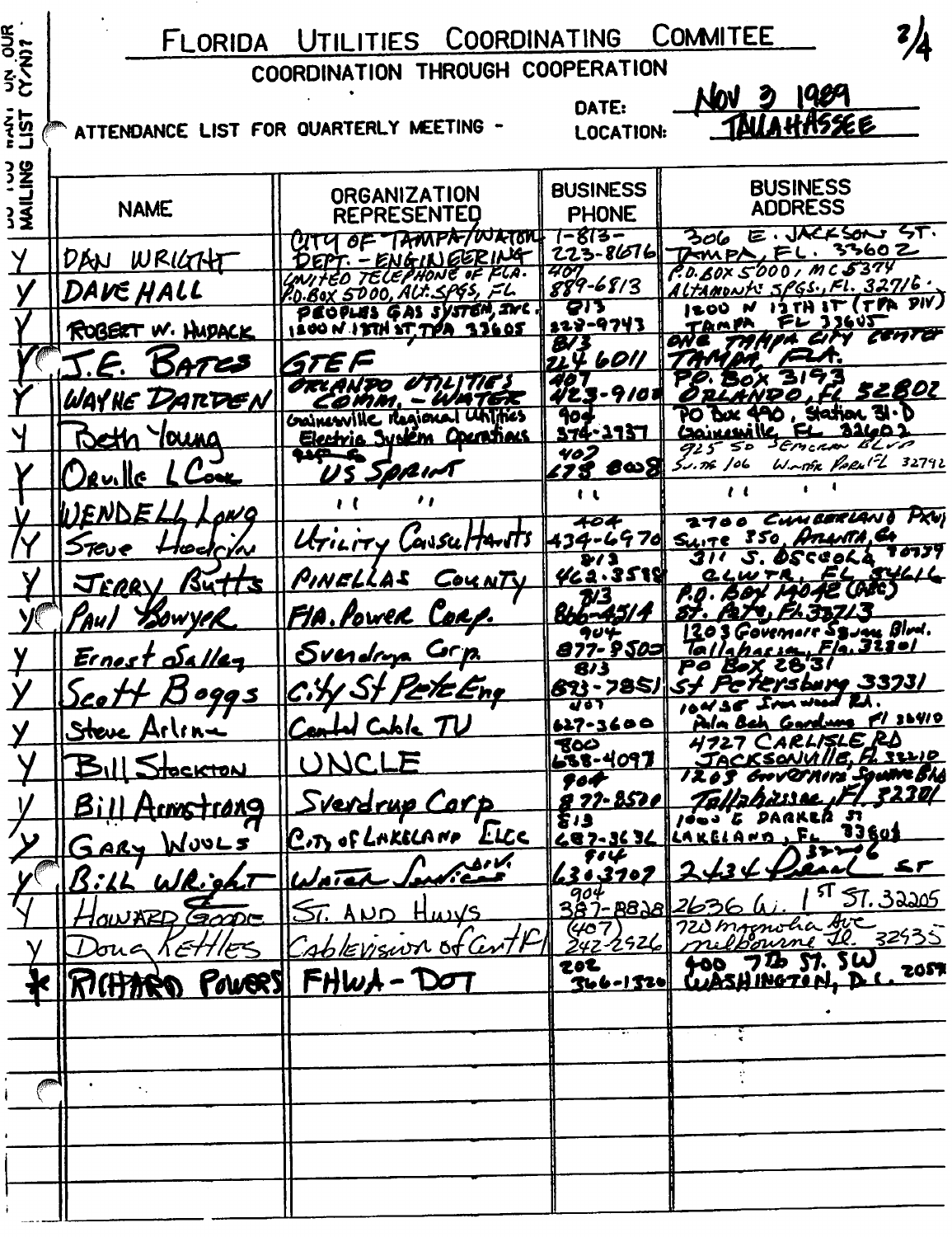|                         |                                 | FLORIDA UTILITIES COORDINATING            |                                 | <b>COMMITEE</b>                                                      |
|-------------------------|---------------------------------|-------------------------------------------|---------------------------------|----------------------------------------------------------------------|
| <b>ON-OUR</b><br>CY/N)1 |                                 | COORDINATION THROUGH COOPERATION          |                                 |                                                                      |
| דאאז<br>LIST            |                                 | ATTENDANCE LIST FOR QUARTERLY MEETING -   | DATE:<br><b>LOCATION:</b>       | 1989<br>NOV 2<br>\HAYAEE                                             |
| $\frac{32}{2}$<br>33    | <b>NAME</b>                     | <b>ORGANIZATION</b><br><b>REPRESENTED</b> | <b>BUSINESS</b><br><b>PHONE</b> | <b>BUSINESS</b><br><b>ADDRESS</b><br>377 TT                          |
|                         | $J.O.$ $UNGER$                  | $SRT$ $F$                                 | 407<br>455-7124                 | P.O. Box 1270, Color, FL                                             |
|                         |                                 | DEL FERNANDEZ ANELLAS COUNTY              | 813<br>62-3670<br>513           | 40 COUPS STREET<br>G.A.C.WA<br>FIERS FL<br><b>300 N.WI</b>           |
|                         | CE M. ZEMBILLAS                 | <u>F. D.O.T</u><br>ר -ם                   | 871-7390                        | MPA .Fu 33609<br>box II yas McQoof                                   |
|                         | <b>RAY AFELD</b>                | GTE                                       | 813<br>878-4591<br>715          | FL 337/6                                                             |
|                         | <u>LARAICLAXEN</u>              | MAMPA SLECTRIC CO.                        | S28 - 4756                      | <u>THALA, EL 33401</u>                                               |
|                         | W-M. GARRETT                    | JAX ELECT AUTH                            | 90Y<br>633-2026                 | 233 W. arvan - 320 FL<br>$Jax$ , $FA$ $32202$                        |
|                         | <u>LARRY KUNZE</u>              | ORLANDO UTILITIES COMM                    | 407<br>$423 - 9100$             | 3193<br>P.O. SOK<br><u> 12802</u><br>ORUNDO EL                       |
|                         | <u> Peter Ballhaussen</u>       | TICS Corp.                                | 709<br>542-1454                 | 7621 Little Ave.<br>_Charlotts, N.C. 28226                           |
|                         | IM WRIGHT                       | FLA. D.O.T.                               | 506<br><u> 191-8506</u>         | 780 S.W. 24 ST<br><u>Londardok .ff 33315 2696</u>                    |
|                         | Coary D. Cary                   | HLTEL FLA                                 | rë U<br>462-1200                | 96<br><u> 71. 326</u> 13<br>ALAChua.                                 |
|                         | harles Andrews                  | F. D. o. T.                               | 4ou<br>658-0250                 | <u>EL SZUZ 8</u><br>Chiale                                           |
|                         | <i><b>Buddy</b></i><br>EES      |                                           | 90 9                            | $L_{y} = 32056 + 108$                                                |
|                         |                                 | F.D.O.T.                                  | 752-3300<br>407                 | <b>P.O.BOX 14009</b>                                                 |
|                         | EDUARDOGAACIA                   |                                           | 694-4760<br>305                 | JUNO BARCH FLA 3340B<br>70 H2                                        |
|                         | Rocco Detrino                   | HERK ENG!                                 | 922-4112<br>402 1/16            | <b>INTERNATIONAL</b><br>N·Magaila acc                                |
|                         | <u>Jim HAYNIE</u>               | <u>i Jamra</u>                            | <u>   423-239/</u><br>505       | $H$ , $32.02$<br><u>orienda</u><br>$1000$ $N^{l}$ $\omega$ $11446$ . |
|                         | EE SPITZKOPF                    | FDOT                                      | 470-5445<br>505                 | Migni 33172<br>SOI S. ANDREWS AVE                                    |
|                         | <b>Stune!</b><br>Kreha <u>n</u> | FPL                                       | 765. 3276                       | F1. Lauderdale FL 33310                                              |
|                         | MARION                          | FPL                                       |                                 | RO.BOX 151<br><u>257-7149 Davrova Ren szols</u>                      |
|                         | Claide Locke                    | S.T.S.                                    | 407<br><u>345-0591</u>          | 591/539 Changershy<br>APONKA FL. 32712                               |
|                         | John Bergacker                  | $U + i$<br>Kublic<br><u>. N. Miami Ro</u> | 305<br><u> 1948-2922</u>        | North Miami Booch 33162                                              |
|                         | KON LIPHAM                      | utility consultants, The<br>Atlants       | 404<br>434-6970                 | 2700 Cumberland Parkway<br>$5.7250$ An. $64.30335$                   |
|                         |                                 |                                           |                                 | $P.0.$ BOX 3455<br>FT. MYER'S FL33912                                |
|                         | SCOTT<br>SIDNEY                 | LEE COUNTY ELECTRIC                       | }13-99 <u>5-2121</u>            | 75 ST                                                                |
|                         | <u>CNALANO</u>                  | MANATEE COUNTY<br>FPC                     | 813-866-4207                    | DENTON, FL<br>P.O.Fox HOYL                                           |
|                         | <u>s wees</u>                   | OS STPETERBURG                            |                                 | 54.Pek.PL 23783<br>THE AVENT                                         |
|                         | MI TCHELL                       | <u>MALIC UTIL.</u>                        | 1813-892-5614                   | <u>ST. PETE</u><br>737/7<br>$2501257$ Sr N.                          |
|                         | ART GILLORE                     | Fia. Power Loup                           | ମଧ୍ୟା <i>ଓ ଜ</i> ୋକା            | <u> 133713ء م</u><br>6823 S.W. Cinnamon Ct.                          |
|                         | llJoe K:linski                  | Allcomm Networks Inc.                     | $1407 - 220 - 9120$             | $5 + i\alpha + 0.5i$<br>34997                                        |

A